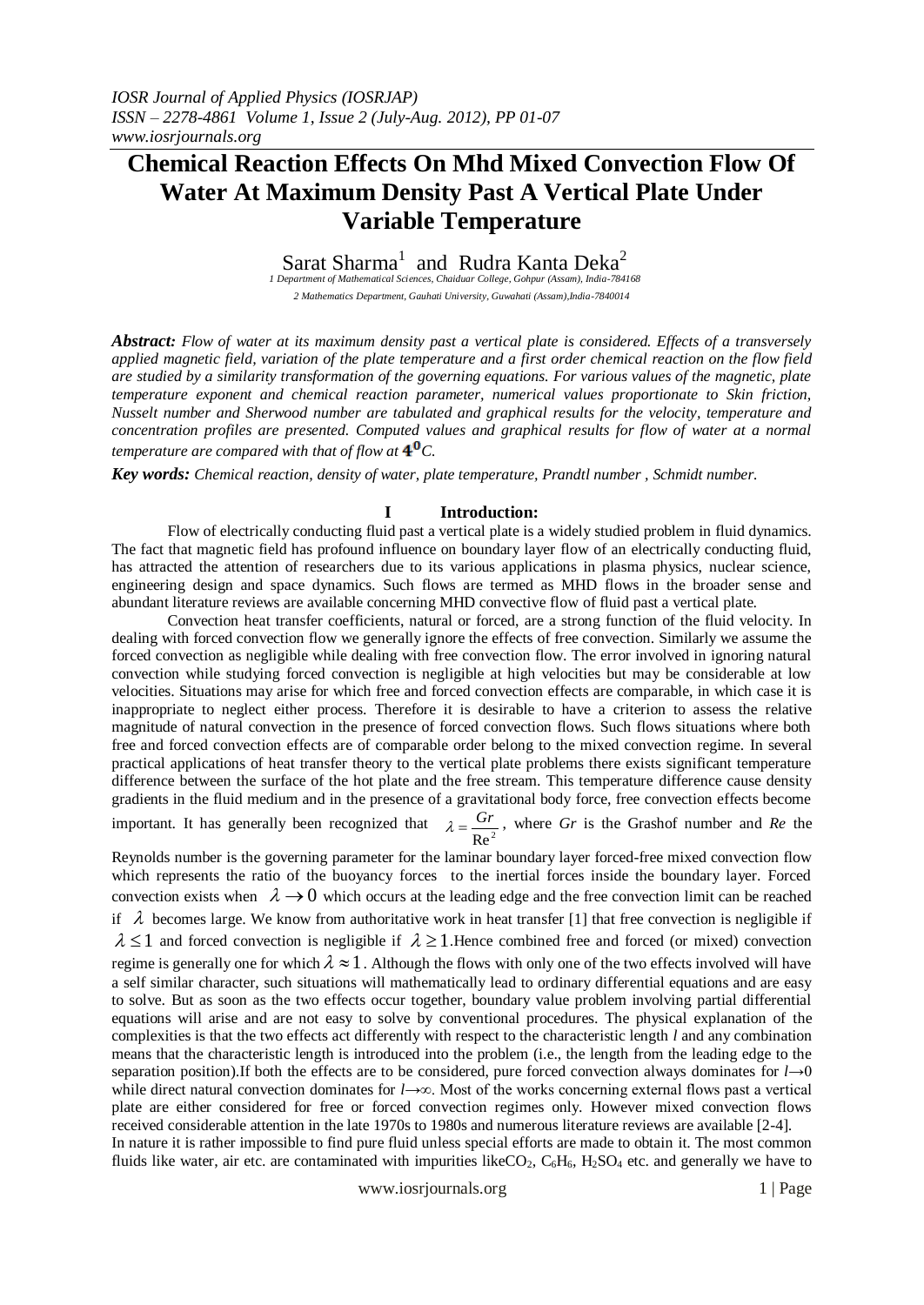consider presence of such foreign mass while studying flows past different bodies. In such a case the density difference in the fluid is caused by material constitution in addition to temperature differences. The common example of such a flow is the atmospheric flow which is driven appreciably by both temperature and  $H_2O$ concentration differences. When such contaminant is present in the fluid under consideration there does occur some chemical reaction e.g. air and benzene react chemically, so also water and sulfuric acid. During such chemical reactions, there is always generation of heat. But when the foreign mass present in the fluid at very low level, we can assume a first order chemical reaction and the heat generated due to chemical reaction can be very negligible. Several authors have done significant works by taking into account a first order chemical reaction on flow past vertical surfaces [5-7].

Water is an intriguing substance that plays a vital role in sustaining life on earth. Despite being the most abundant liquid on earth, it is also the most anomalous. Some of these anomalous properties make water particularly well adapted for its various roles in sustaining life on the planet. When liquid water freezes, it becomes less dense. Contrary to the behavior of most other solids, water expands on freezing and the solid state is less dense than the liquid state. This behavior has a significant impact on aquatic life for keeping ice at the top of ponds and lakes during cold winters allowing aquatic life to survive at the bottom where warm water circulates. Another property of water that is exploited by aquatic life to survive under such cold conditions is the colligative nature of its freezing point. When a solute such as sodium chloride or sucrose is added to water the temperature at which it freezes is lowered. The physical properties of water such as the thermal conductivity, the specific heat capacity, the viscosity and the density are linear functions of temperature. A notable exception to this linear variation is liquid water which at a pressure of one atmosphere has a maximum density of 999.9720 kg/m<sup>3</sup> at  $4^{\circ}$ C. Above this temperature, the density of water decreases as the temperature is increased in a manner similar to other fluids. For temperature below  $4^{\circ}C$  the trend is reversed, density increases with increased temperature giving rise to the maximum density at  $4^{\circ}C$ . This type of parabolic variation of the density of water as a function of temperature is of fundamental importance to this study.

The driving mechanism of the convective flows is described by the buoyancy term in the momentum equation of the governing equations. As a consequence of this, the order of magnitude of all terms in this equation is dictated by the buoyancy term. However, this buoyancy term came up as a consequence of expanding the density in a Taylor series and taking only the linear term into account and ignoring all other terms as follows:

$$
\rho(T) = \rho_{\infty} + \left(\frac{\partial \rho}{\partial T}\right)_{\infty} (T - T_{\infty}) + \left(\frac{\partial^2 \rho}{\partial T^2}\right)_{\infty} \frac{(T - T_{\infty})^2}{2!} + \left(\frac{\partial^3 \rho}{\partial T^3}\right)_{\infty} \frac{(T - T_{\infty})^3}{3!} + \cdots
$$

$$
= \rho_{\infty} \left[1 - \left\{-\frac{1}{\rho_{\infty}} \left(\frac{\partial \rho}{\partial T}\right)_{\infty}\right\} (T - T_{\infty}) - \left\{-\frac{1}{\rho_{\infty}} \left(\frac{\partial^2 \rho}{\partial T^2}\right)_{\infty}\right\} \frac{(T - T_{\infty})^2}{2!} - \cdots\right]
$$

$$
= \rho_{\infty} \left[1 - \beta_{\infty} (T - T_{\infty}) - \left\{-\frac{1}{\rho_{\infty}} \left(\frac{\partial^2 \rho}{\partial T^2}\right)_{\infty}\right\} \frac{(T - T_{\infty})^2}{2!} - \cdots\right]
$$

$$
\frac{\rho(T) - \rho_{\infty}}{\rho_{\infty}} = -\beta_{\infty} (T - T_{\infty}) - \beta_{\infty} (T - T_{\infty})^2 - \cdots
$$

Here  $\beta_{\infty} = -\frac{1}{\rho_{\infty}} \left( \frac{\partial \rho}{\partial T} \right)_{\infty}$  is the coefficient of thermal expansion at temperature  $T_{\infty}$ . While invoking the Boussinesq approximation, it is generally assumed that  $\beta_{\infty}$  does not vanish, but for water at  $4^{\circ}C$  the density is maximum and consequently  $\beta_{\infty}$  becomes equal to zero. Considering this fact into account, Goren [8] has shown that for temperature sufficiently close to  $T_c = 3.98^{\circ}$ C, the relationship between fluid temperature T and the density  $\rho_c$  is given by the relation:

$$
\frac{\rho(r) - \rho_c}{\rho_c} = -\beta^*_{\infty} (T - T_c)^2 \tag{1}
$$

Where  $\rho_c$  the maximum density of the liquid and  $\beta_{\text{me}} = 8.0 \times 10^{-6} (C)^{-2}$  is the thermal expansion coefficient of water at  $4^{0}C$ . This type of parabolic variation of density has attracted the attention of many researchers and several authors have done significant theoretical and experimental work [9]-[18] taking up the flow of water at its maximum density. Presence of soluble species in water and chemical reaction effects on the flow of water at maximum density have not been undertaken in the literature so far, which motivated our study. We propose to study the effects of chemical reaction and a transversely applied magnetic field on the steady flow of water at  $4^{\circ}C$  past a vertical plate when the temperature of the plate has a power law variation.

www.iosrjournals.org 2 | Page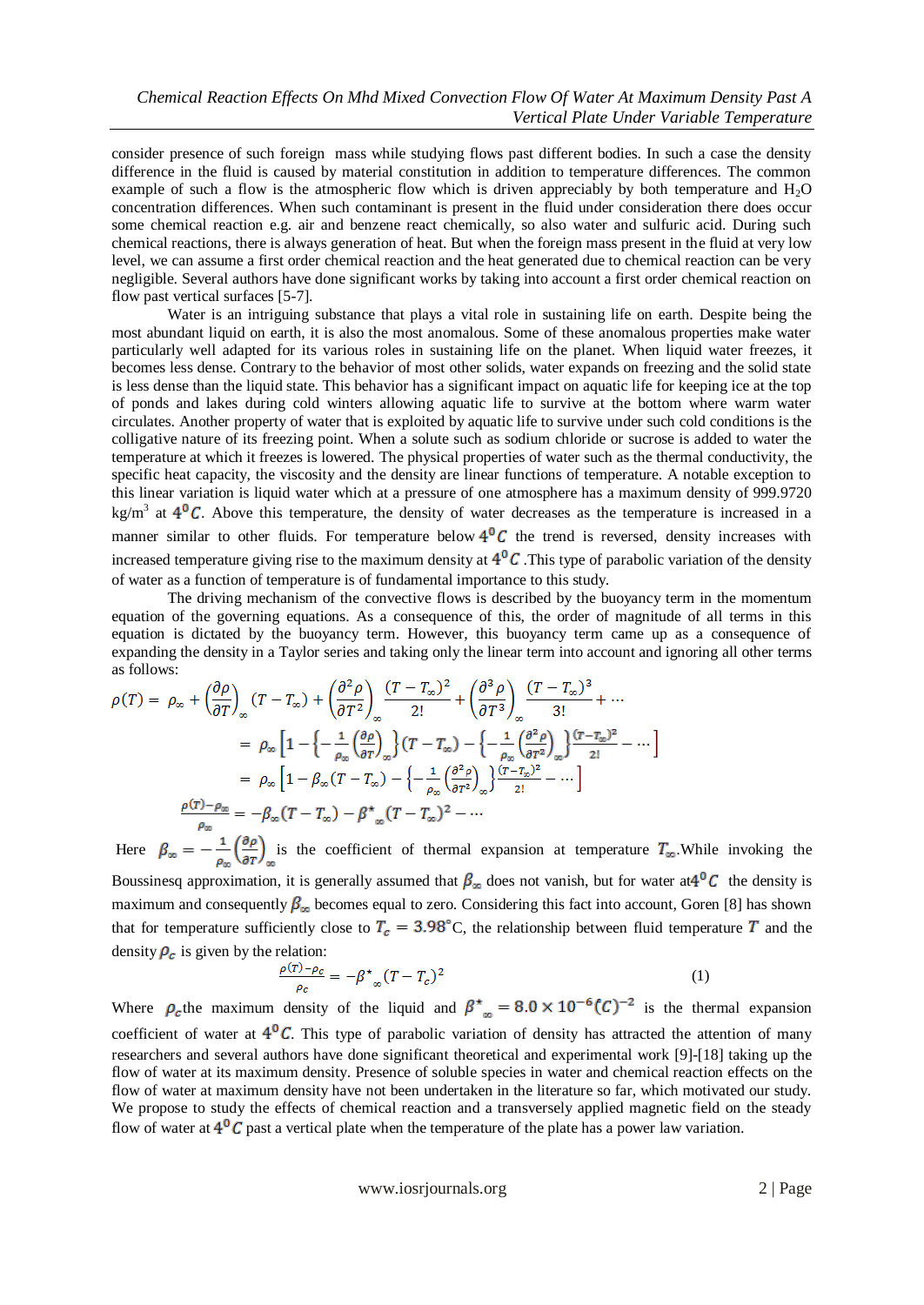### **II Formulation Of The Problem**

A two-dimensional combined free-forced convective flow of water at its maximum density along a semiinfinite vertical isothermal flat plate in presence of a soluble species is considered. The flow is assumed to be in the direction of  $x'$ -axis which is taken along the vertical plate in the upward direction and the  $y'$ -axis is taken to be normal to the plate. Let  $u'$  and  $v'$  be the components of velocities of water along  $x'$  and  $y'$  axes respectively. Flow configuration is shown in Fig.1. A transverse magnetic field of uniform strength  $B_0$  is applied normal to the flow and the induced magnetic field is neglected. The concentration of diffusing species at the plate is  $C_w$  and  $\overline{C_{\infty}}'$  far from the plate. Initially the surface of the plate is at the same free stream temperature  $T_{\infty}$  and the uniform free stream velocity  $u_{\infty}$  parallel to the vertical plate. The plate temperature and species concentration level near the plate are raised to  $T_w$  ( $T_w > T' > T_w$ ) where we assume a power law variation of the plate temperature viz.  $T_w - T_{\infty} = Ax^n$  and  $C_w (C_w > C > C_{\infty})$  respectively. We assume that there exists a homogeneous chemical reaction of first order with rate constant  $k_1$  between the diffusing species and water. We neglect Dufour and Soret effects and viscous dissipation and assume all fluid properties as constant except variation of density and concentration in the body force term. Then making use of (1), under the usual Boussinesq approximation the boundary layer equations based on the conservation of mass, momentum and energy, governing the flow problem can be expressed as:



$$
\frac{\partial u}{\partial x} + \frac{\partial v}{\partial y} = 0
$$
\n
$$
u' \frac{\partial u'}{\partial x} + v' \frac{\partial u'}{\partial y} = g\beta (T' - T'_{\infty})^2 + g\beta^* (C' - C'_{\infty}) - \frac{\sigma B_0^2}{\rho} u'
$$
\n(2)

$$
u'\frac{\partial r'}{\partial x'} + v'\frac{\partial r'}{\partial y'} = \alpha \frac{\partial^2 r}{\partial y'^2}
$$
 (4)

$$
u' \frac{\partial c'}{\partial x'} + v' \frac{\partial c'}{\partial y'} = D \frac{\partial^2 c}{\partial y'^2} - k_1 (C' - C_{\infty})
$$
\n<sup>(5)</sup>

The initial and boundary conditions are :

For  $y' = 0 : u' = 0, v' = 0, T' = T_w' = Ax^n, C' = C_w$ For  $y' \to \infty$ , :  $u' = u'_{\infty}$ ,  $T' \to T_{\infty}$ ,  $C' \to C_{\infty}$  (6)

Here  $\nu$  is the kinematic viscosity, g is the acceleration due to gravity,  $\rho$  is the fluid density,  $\beta$  is the volumetric coefficient of thermal expansion,  $\beta^*$  is the volumetric coefficient of expansion with concentration,  $\sigma$  is the electrical conductivity,  $B_0$  is the magnetic field flux density, D is mass diffusion coefficient,  $\alpha$  is the thermal diffusivity and  $k_1$  the chemical reaction coefficient. . Now we introduce the following dimensionless parameters:

$$
x = \frac{x u_{\infty}}{\nu}, y = \frac{y u_{\infty}}{\nu}, u = \frac{u}{u_{\infty}}, v = \frac{v}{u_{\infty}}, \theta = \frac{T - T_{\infty}}{T'_{w} - T'_{\infty}}, \phi = \frac{C - C_{\infty}}{C'_{w} - C'_{\infty}}
$$

$$
G = \frac{vg\beta(T'_{w} - T'_{\infty})}{u_{\infty}^{3}}, G^{*} = \frac{vg\beta^{*}(C'_{w} - C'_{\infty})}{u_{\infty}^{3}}, M = \frac{v\sigma B_{0}^{2}}{\rho u_{\infty}^{2}}, Pr = \frac{v}{\alpha}, SC = \frac{v}{D}, \gamma = \frac{k_{1}v}{u_{\infty}^{2}}
$$

With the help of these dimensionless parameters the governing equations (2)-(5) and the boundary conditions (6) take the form:

$$
\frac{\partial u}{\partial x} + \frac{\partial v}{\partial y} = 0
$$
\n
$$
u \frac{\partial u}{\partial x} + v \frac{\partial u}{\partial y} = \frac{\partial^2 u}{\partial x^2} + G \partial^2 + G^* \varphi - M u
$$
\n(3)

$$
u\frac{\partial \theta}{\partial x} + v\frac{\partial \theta}{\partial y} = \frac{1}{pr}\frac{\partial^2 \theta}{\partial y^2}
$$
(9)

www.iosrjournals.org 3 | Page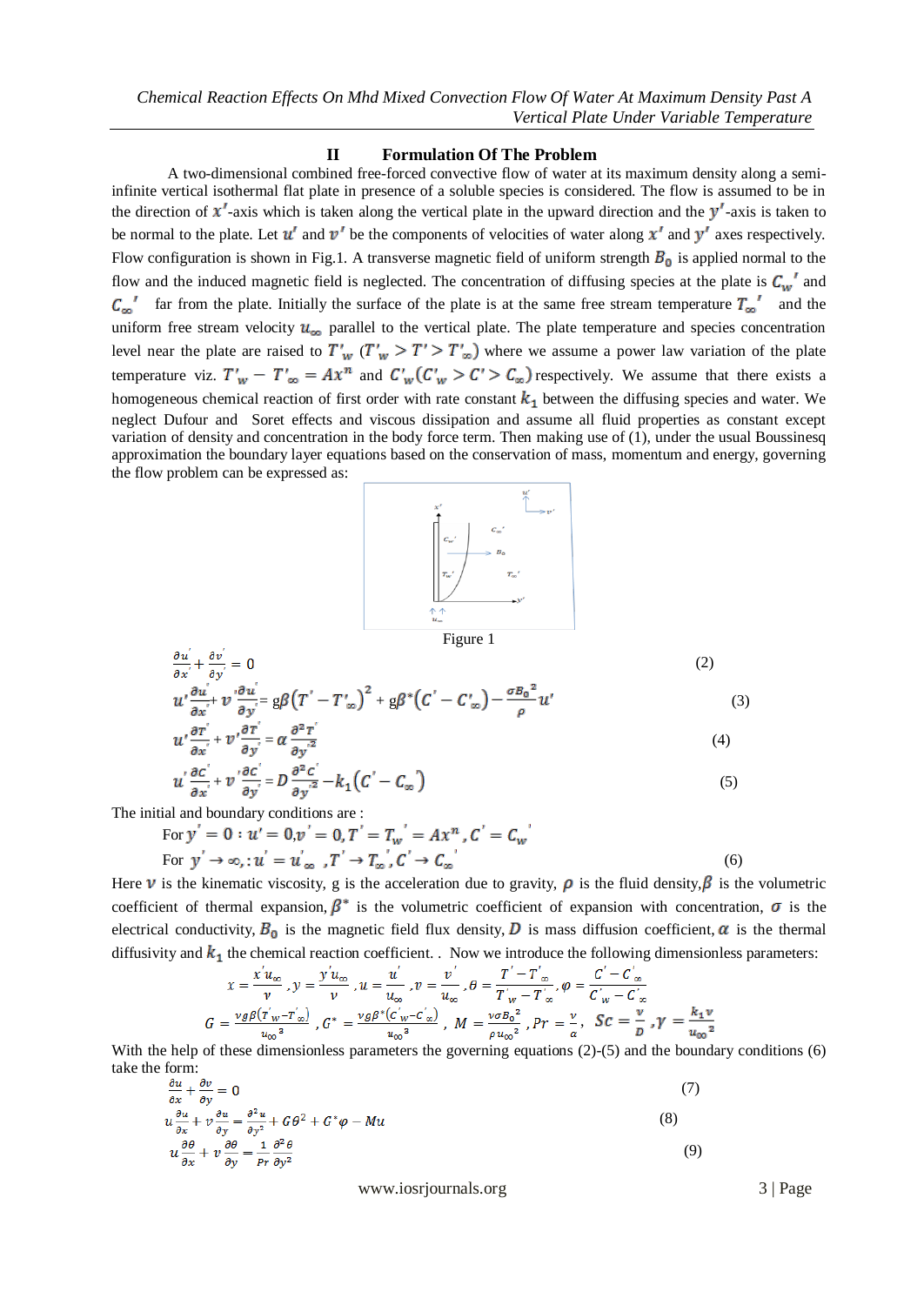$$
u\frac{\partial\varphi}{\partial x} + v\frac{\partial\varphi}{\partial y} = \frac{1}{sc}\frac{\partial^2\varphi}{\partial y^2} - \gamma\varphi
$$
\n(10)

The transformed boundary conditions are:

 $u = 0, v = 0, \theta = 1, \varphi = 1$  at  $y = 0, t > 0$  $u = 0, v = 0, \theta = 0, \varphi = 0 \text{ as } y \to \infty, t > 0$  (11)

Here G is the thermal Grashof number,  $G^*$  is the mass Grashof number, M is the magnetic parameter,  $Pr$ =11.4 is the Prandtl number for water at  $AC, \gamma$  is the chemical reaction parameter and  $Sc$  is the Schmidt number. Further we make use of the following similarity transformations in (7)-(11):

$$
\eta = y \sqrt{\frac{u_{\infty}}{vx}} \quad , \quad \psi(\eta) = \sqrt{u_{\infty}vx} f(\eta) \tag{12}
$$

The equations  $(7)-(11)$  are finally transformed to :

$$
f''' + \frac{1}{2}ff' + \lambda_1\theta^2 + \lambda_2\varphi - Mf' = 0
$$
 (13)  

$$
\theta'' + \frac{1}{2}Pr.f\theta' - nPrf'\theta = 0
$$
 (14)

$$
\varphi^{\prime\prime} + \frac{1}{2} Scf \varphi^{\prime} - \gamma Sc. Re. \varphi = 0 \tag{15}
$$

The boundary conditions are:  $f = 0$ ,  $f' = 0$ ,  $\theta = 1$ ,  $\varphi = 1$  at  $f' \rightarrow 1$ ,

$$
(\theta \to 0, \varphi \to 1, \varphi \to 1 \text{ at } \eta = 0
$$
  

$$
(\theta \to 0, \varphi \to 0 \text{ as } \eta \to \infty)
$$
 (16)

Here  $Re = \frac{u_{\infty}x}{v}$  is the Reynolds number,  $\lambda_1 = \frac{G}{Re^2}$  and  $\lambda_2 = \frac{G^*}{Re^2}$  are respectively the thermal and mass buoyancy parameters of mixed convection. Dashes denote differentiation with respect to the similarity variable  $\eta$ . Knowing the velocity field, the physical quantities of interest to our study are the Skin friction  $C_f = \frac{2\tau_w}{\rho u^2_{\infty}}$  which is given by the wall shear stress  $\tau_w = \left[\mu \left(\frac{\partial u}{\partial y}\right)\right]_{y=0}$ , the Local Nusselt number  $Nu = \frac{xq_w}{k(T_w - T_{\infty})}$  given by the heat flux  $q_w = -k \left(\frac{\partial T}{\partial y}\right)_{y=0}$  and the Local Sherwood number  $Sh = \frac{xM_w}{D(C_w - C_w)}$ given by the mass flux  $M_w = -D \left[ \frac{\partial c}{\partial v} \right]$ .

In view of (12), the Skin Friction coefficient  $C_f$  reduces to

$$
\frac{1}{2}C_f(Re)^{\frac{1}{2}} = f''(0)
$$
 (17)

the Nusselt number  $\overline{Nu}$  reduces to

$$
Nu(Re)^{-\frac{1}{2}} = -\theta'(0) \tag{18}
$$

the Sherwood number  $\mathcal{S}h$  reduces to

$$
Sh(Re)^{-\frac{1}{2}} = -\varphi'(0) \tag{19}
$$

## **III Solution Of The Problem**:

The non-linear coupled system of equations  $(13) - (15)$  along with the boundary conditions  $(16)$  are solved numerically using the continuation method with the help of the inbuilt Matlab routine which employs a fourth order Runge-Kutta algorithm for solving two point boundary value problems numerically. Computations are carried out for a fixed value of the buoyancy parameters  $\lambda_1 = \lambda_2 = 0.5$ , different values of the exponent n, the magnetic parameter M and the chemical reaction parameter  $\gamma$ . During computation, the Prandtl number  $Pr=11.4$ , the Schimdt number  $Sc = 500$  for an arbitrary species and Reynolds number  $Re = 10<sup>3</sup>$  are chosen arbitrarily for water at  $4^{0}$ C. We want to investigate the chemical reaction, plate temperature variation and magnetic effects on the flow field and as such keeping all other parameters fixed will highlight the effects clearly. Graphical results for  $4^0C$  are compared to the case of flow of water at  $20^0C$ . The numerical values of  $f''(0), \{-\theta'(0)\}$  and  $\{-\varphi'(0)\}\$ are evaluated and are listed in Table1.

www.iosrjournals.org 4 | Page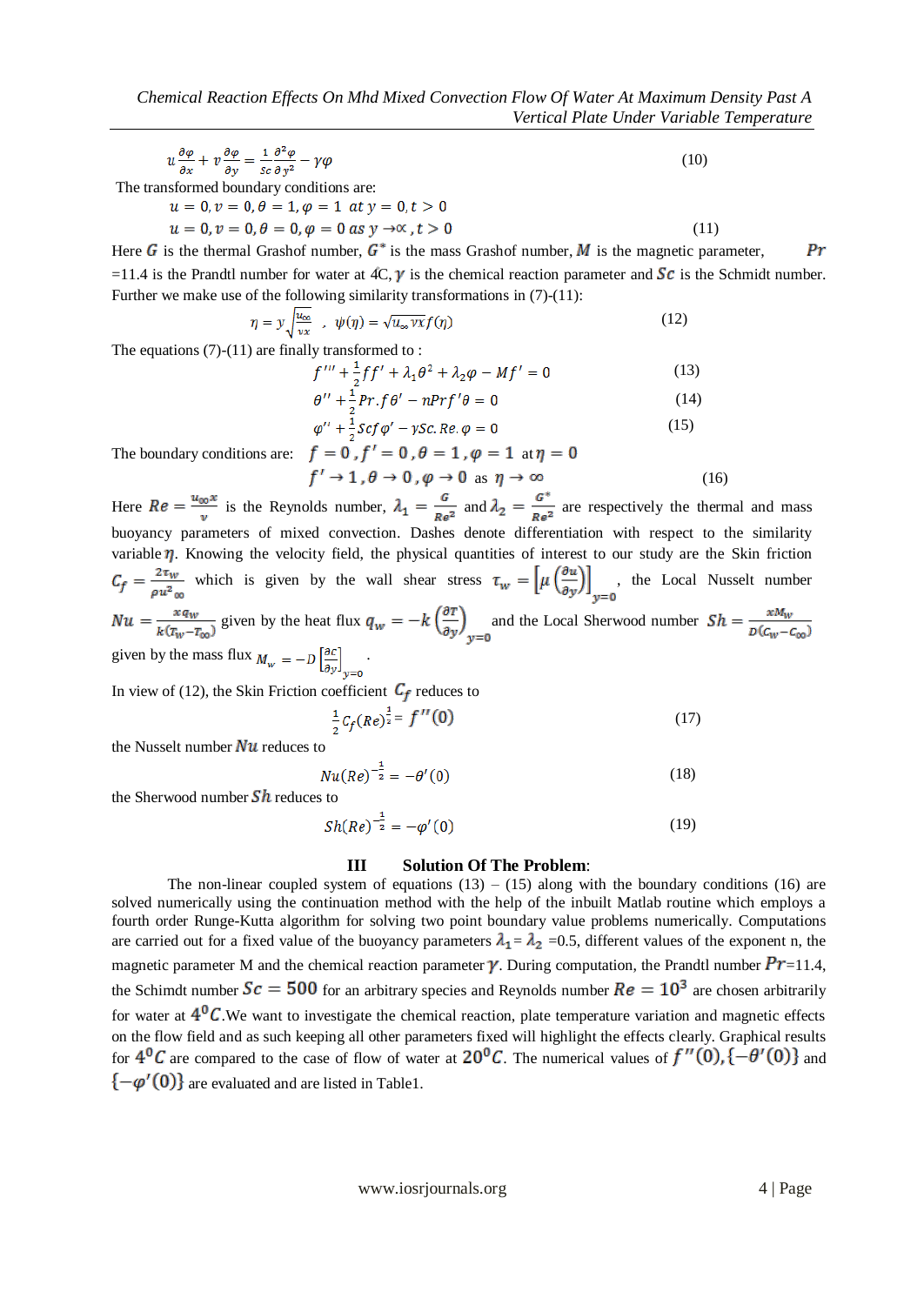*Chemical Reaction Effects On Mhd Mixed Convection Flow Of Water At Maximum Density Past A Vertical Plate Under Variable Temperature*

| Table1                                                                                |          |                |                 |               |                |                  |                 |                |               |                |
|---------------------------------------------------------------------------------------|----------|----------------|-----------------|---------------|----------------|------------------|-----------------|----------------|---------------|----------------|
| $\frac{\overline{G}}{Re^2} = 0.5 = \frac{G^*}{Re^2}$ , Sc = 500, Re = 10 <sup>3</sup> |          |                |                 |               |                |                  |                 |                |               |                |
|                                                                                       |          |                | Water at $4^0C$ |               |                | Water at $20^0C$ |                 |                |               |                |
| M                                                                                     | n        | γ              | (0)             | $-\theta'(0)$ | $-\varphi'(0)$ | f''(0)           | $-\theta'(0)$   | $-\varphi'(0)$ | Profile       | Fig.no         |
| $\Omega$                                                                              | 1        | 1              | 0.4754          | 1.3128        |                | 0.5938           | 1.1946          |                |               |                |
| 1                                                                                     | 1        | 1              | 0.1908          | 0.7465        |                |                  | 0.2656 0.7640   |                | Velocity      | $\overline{c}$ |
| 2                                                                                     |          | 1              | 0.1744          | 0.6681        | 707.1068       | 0.2287           | 0.6789          | 707.1068       | Temperature   | 3              |
| 3                                                                                     |          | 1              | 0.1633          | 0.6217        |                | 0.2062           | 0.6251          |                |               |                |
| 1                                                                                     | $\Omega$ | 1              | 0.2382          | 0.4697        |                | 0.3143           | 0.4711          |                |               |                |
|                                                                                       | 1        | 1              | 0.1908          | 0.7465        |                |                  | 0.2656 0.7640   |                | Velocity      | $\overline{4}$ |
| 1                                                                                     | 2        | 1              | 0.1715          | 0.8910        | 707.1068       | 0.1987           | 0.8939          | 707.1068       | Temperature   | 5              |
|                                                                                       | 3        | 1              | 0.1598          | 0.9936        |                | 0.1923           | 0.9799          |                |               |                |
| 1                                                                                     | 1        | $\theta$       | 0.2616          | 1.1383        | 2.0965         | 0.3590           | 0.8007          | 2.4923         |               |                |
|                                                                                       | 3        | 1              | 0.1598          | 0.9936        | 707.1068       |                  | 0.2656 0.7640   | 707.1068       | Velocity      | 6              |
|                                                                                       |          | $\overline{2}$ | 0.1906          | 0.7465        | 1.0000         |                  | $0.2654$ 0.7640 | 1.0000         | Temperature   | 7              |
|                                                                                       |          | 3              | 0.1905          | 0.7465        | 1.2247         | 0.2653           | 0.7640          | 1.2247         | Concentration | 8              |







www.iosrjournals.org 5 | Page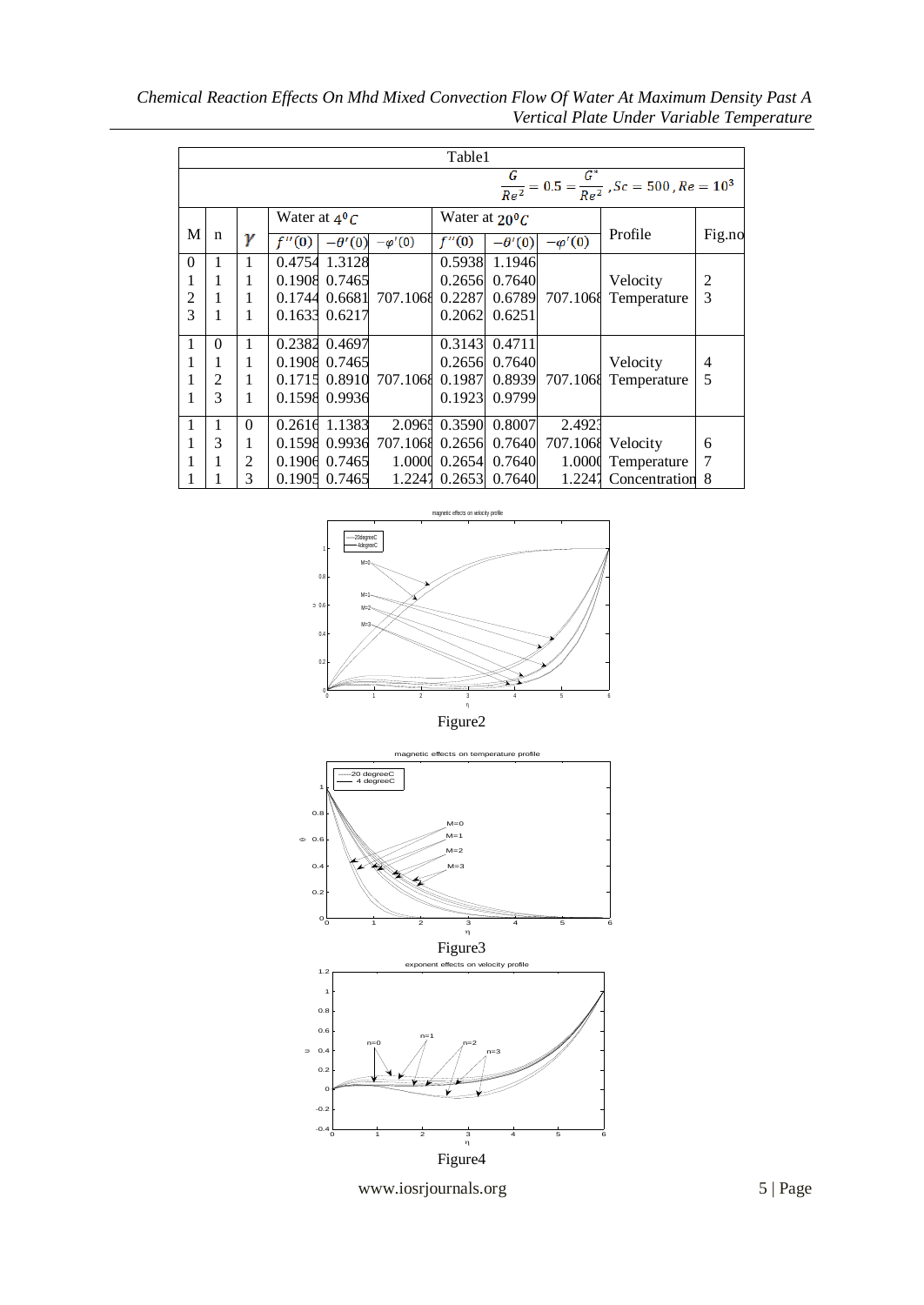

www.iosrjournals.org 6 | Page